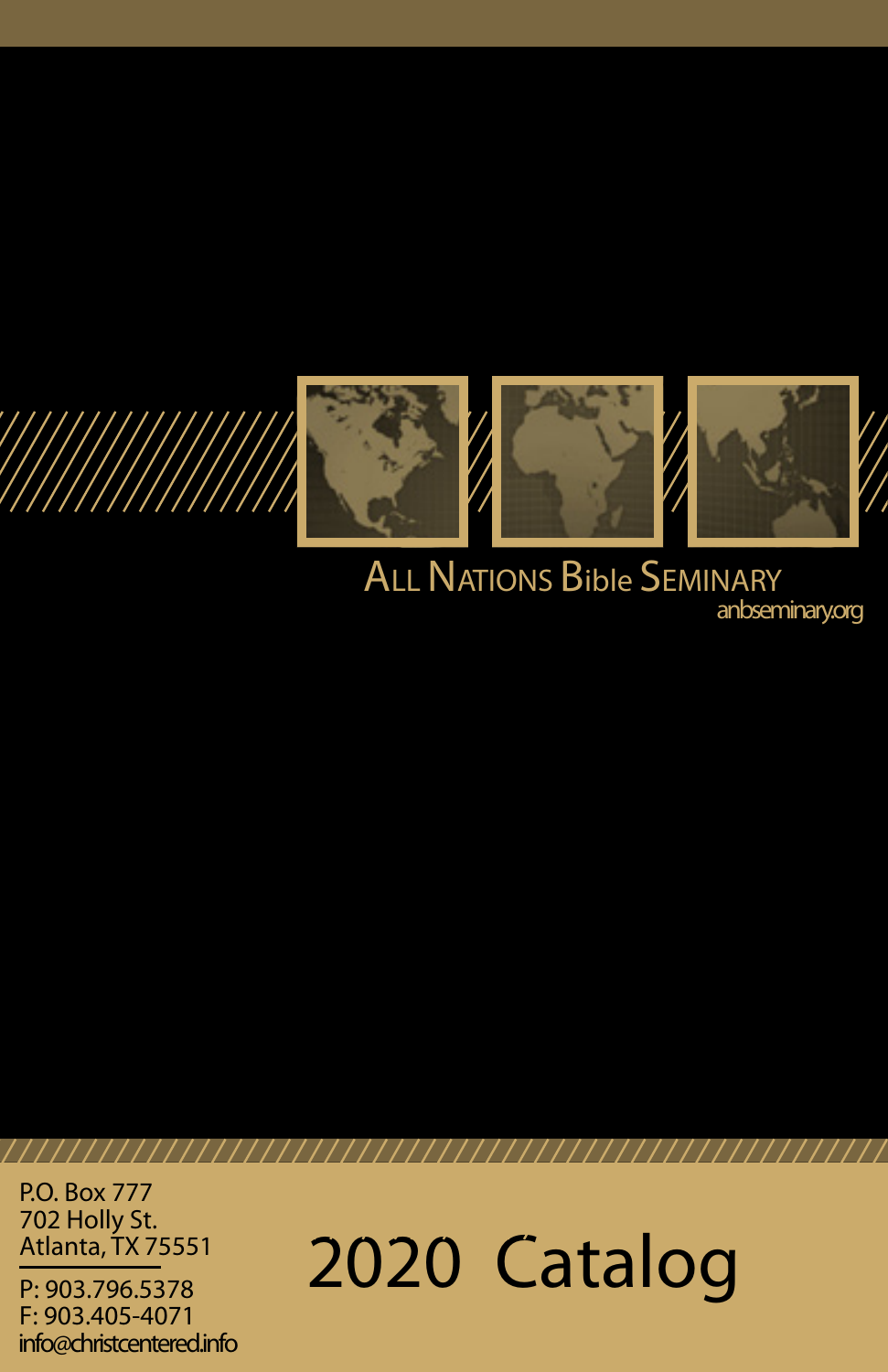

# 2020 Catalog

All Nations Bible Seminary P.O. Box 777 702 Holly St. Atlanta, TX 75551 Call (903) 796-5378 Fax (903) 405-4071 Email: info@christcentered.info Web: anbseminary.org

ANBS attempts to keep the information up to date, but reserves the right to change the material without notice. The digital catalog can be found at www.anbseminary.org. Please call if you need additional information. Last updated: January 20, 2020.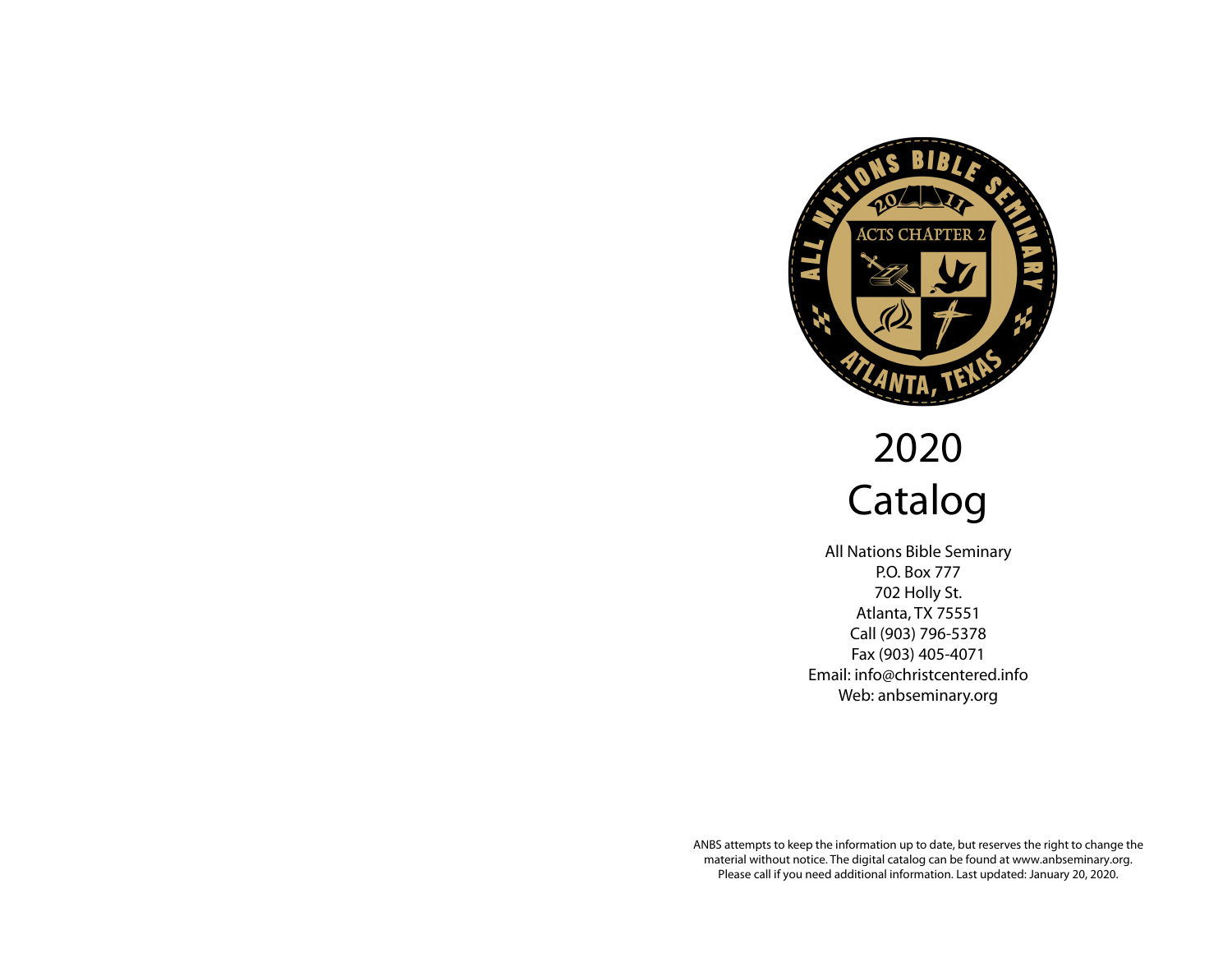# TABLE OF CONTENTS

 $\overline{2}$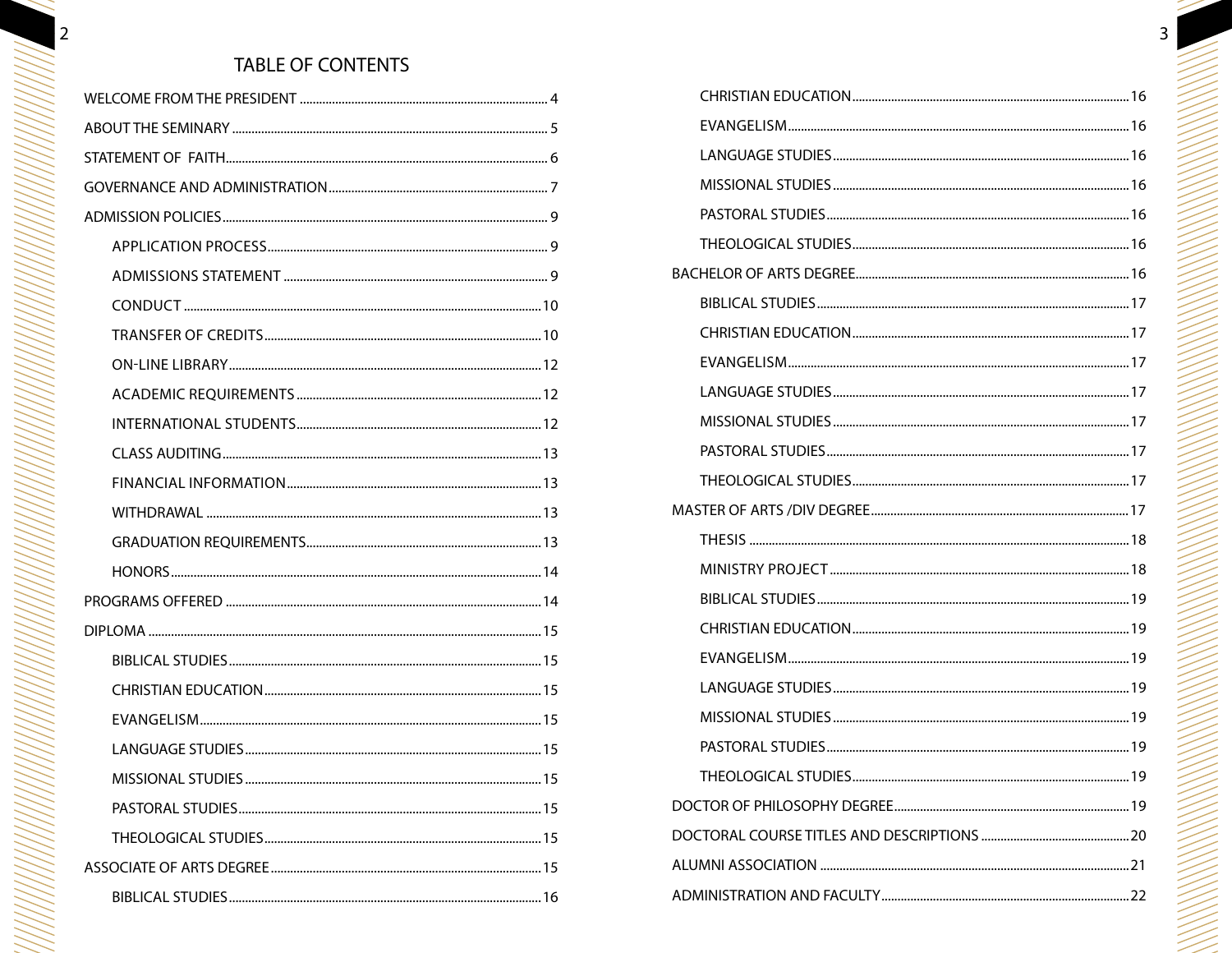# Welcome from the President

We welcome you to All Nations Bible Seminary (ANBS). The seminary is a significant part of the multi-ministry makeup of Christ Centered Homes, Inc (CCH). Our other ministries include: Christ Centered Missions, Christ Centered Champions<sup>™</sup>. Globally, CCH has serving the Lord and touching lives since 1993. Over the last two decades, God has used our varied ministry activities to gloriously change



thousands for His glory and honor. To date, we have supported hundreds of full time missionaries who have been key to church planting, discipleship, meeting humanitarian needs, etc.

God has assigned the seminary to be our latest ministry tool. Our assignment is to provide Scriptural instruction that is practical for equipping the called to fulfill their God-given assignment. We agree with the statement "knowledge is information, but wisdom is what you do with that information". This means that our goal is to impart practical information to our students while teaching them to be God-seekers so that He may impart His revelation and wisdom into their lives.

Additionally, our assignment is to fill the unmet need of providing a seminary education to those who have no resources to contribute. There are plenty of other successful Christ-Centered seminaries and we support and applaud them. But, our assignment was to create a local and distance learning seminary available to those who have no ability to contribute financially. Through obedience and love for our Lord, and with a cheerful heart, we offer this seminary so you can become better prepared to fulfill the calling in your life and reach the world for Him.

Vision Statement: All Nations Bible Seminary exists to provide Scriptural instruction that is practical for equipping the called to fulfill their God-given assignment.

ANBS is a coeducational undergraduate and graduate level seminary. Since we are a religious institution, we have not sought to be accredited by any secular accrediting agencies.

ANBS utilizes volunteer professors who have exhibited high standards of educational excellence. Each were chosen as specialists in their own fields. Most have developed courses through their own personalized study. In addition, courses were chosen from outside the seminary's volunteers that were found to be reputable. All courses are categorized according to its subject material and assigned the appropriate seminary level of learning.

We strive to improve the quality of education for all our students. Staff, students, professors, and other interested parties are invited to make suggestions for such improvement. In addition, ANBS periodically requests that an independent review committee comprised of ministers and other educators provide feedback aimed toward improving the seminary.

The ANBS headquarters is located in Atlanta Texas near the Texas, Arkansas, and Louisiana borders. The seminary opened Thanksgiving Day 2011 and is for students from all nations.

Nard D. Hill

Dr. Mark D. Hill President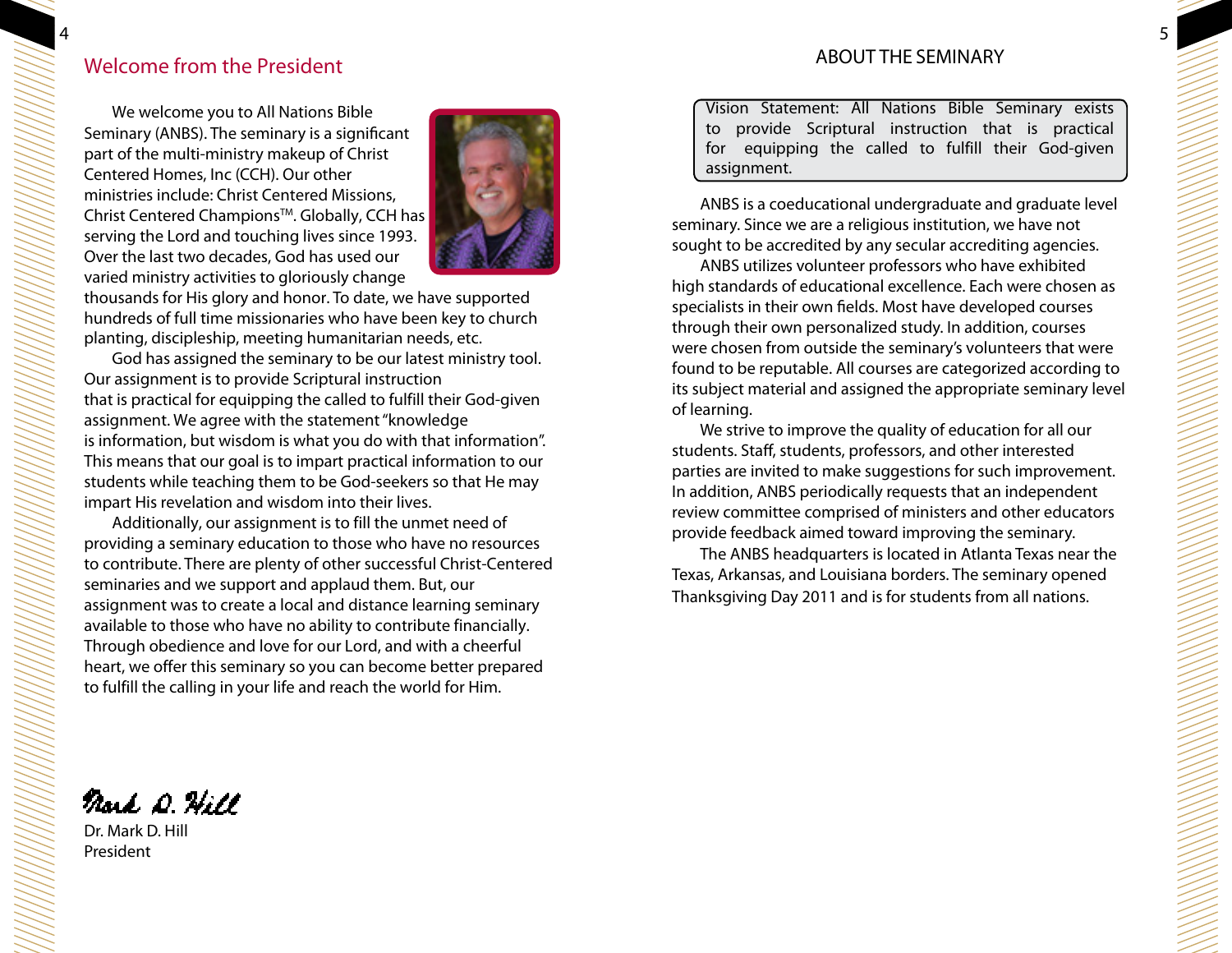# STATEMENT OF FAITH

- † The Holy Bible is the infallible Word of God, that it is His holy and inspired Word, and that it is of supreme and final authority;
- † In one God, eternally existing in three persons Father, Son, and Holy Spirit;
- † That Jesus Christ was conceived by the Holy Spirit, born of the Virgin Mary, He led a sinless life, took on Himself all our sins, died and rose again, and is sealed at the right hand of the Father as our mediator and advocate;
- † The depravity of man as brought about in the fall of Adam;
- † The reality of Heaven and Hell as set forth in the Bible:
- † That all men everywhere are lost and face the judgement of God, and need to come to a saving knowledge of Jesus Christ through His shed blood on the cross;
- † Salvation by grace without any mixture of works;
- † The bodily resurrection, ascension, and return of Jesus Christ;
- † The requirement of implicit obedience and faith to the commands of Christ;
- † In holy Christian living, and that we must have concern for the hurts and social needs of our fellowman; and
- † We must dedicate ourselves anew to the service of our Lord and to His authority over our lives.

# GOVERNANCE

All Nations Bible Seminary is a DBA of the non-profit corporation Christ Centered Homes, Inc. CCH was chartered by the State of Texas in 1993 and also operates under the DBAs of Christ Centered Missions, Christ Centered Champions™. CCH is governed by a Board of Directors who meet annually to review all its programs. The day to day operations are governed by the Chief Executive Officer and Chief Financial Officer.

# **ADMINISTRATION**

CHRIST CENTERED HOMES, INC. **Chief Executive Officer** Mark D. Hill, PhD **Chief Financial Officer** Beth Hill, PhD

## All Nations Baptist Seminary

President / Dean of Students Mark D. Hill, PhD Beth Hill, PhD Executive Officers: Vice President / Registrar

## ADMINISTRATION:

Course Development & Administrative Coordinator Ronnie D. Valentine, BA

Associate Dean of Students/West Africa Kwabena Emmanuel, MDiv

Associate Dean Of Students/South Central Africa Joseph Mbange, BA

Associate Dean Of Students/East Africa Solomon Kimuyu, PhD

Associate Dean Of Students/US Jimmy C. Hill, PhD

Associate Dean Of Native Americans/US Bill Haas, MMin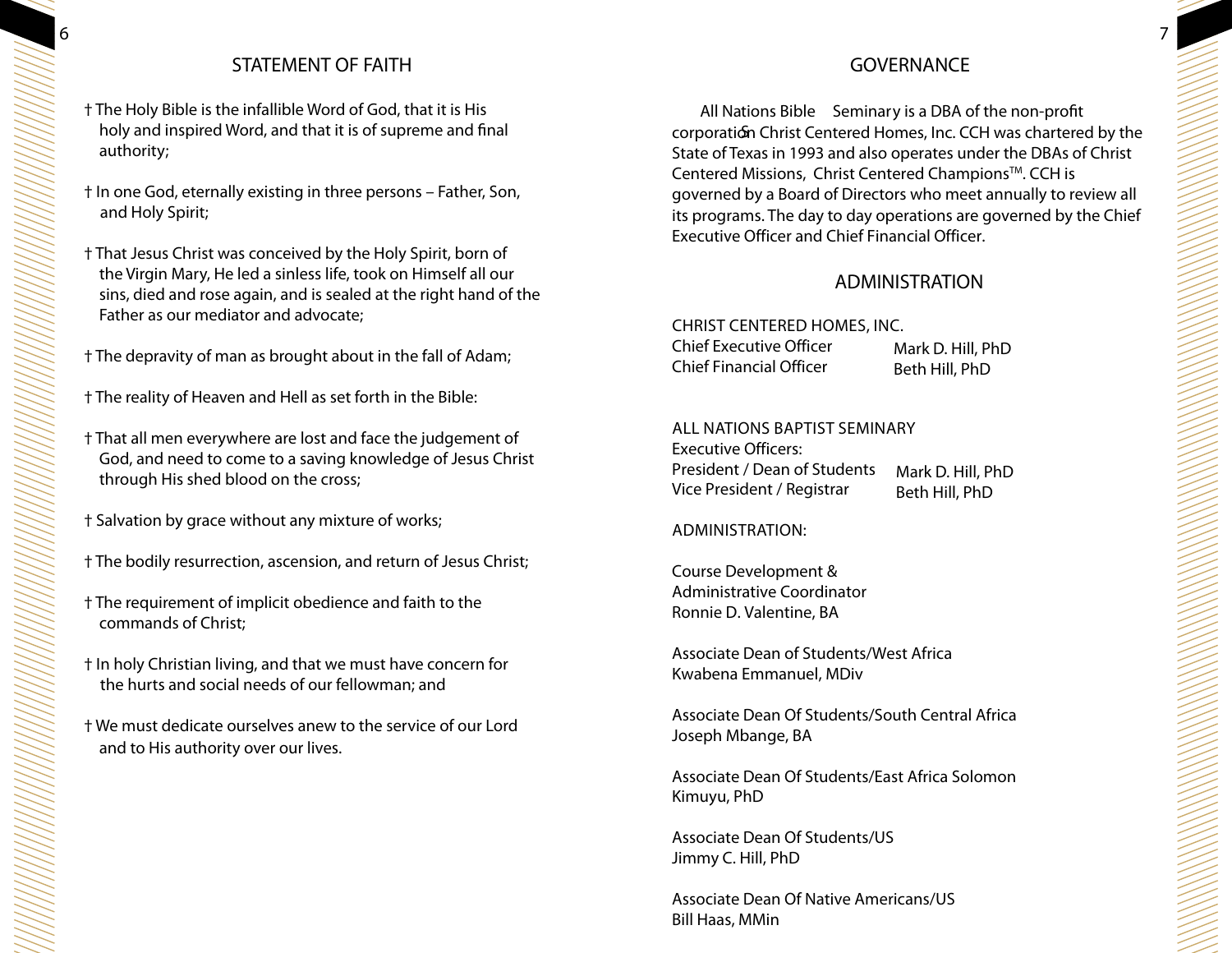## CONT RIBUTIN G PROFESSORS & **DEVELOPERS**

Cultural Studies/Native America Bill Haas, MMin

Accounting Beth Hill, PhD

8

Teaching Techniques Jimmy C. Hill, PhD

Missions/Non-Profits Mark D. Hill, PhD

Evangelism Cecil Peasley, DMin

Course & Degree Program Development Ronnie D. Valentine, BA

# ADMISSION POLICIES

## Application Process:

- 1. Visit our website and download the ANBS Application for Admission from www.anbseminary.org or call 903-796-5378 and request the application.
- 2. For identification purposes, staple a recent photo of yourself to the ANBS Application for Admission.
- 3. Provide three references by using the ANBS Reference Forms downloaded from the website: 1) from a Leader who is not your Pastor, 2) from an individual who is a Non-relative, and 3) from your Pastor. If you are the Pastor then provide a second Leader reference from within your church or a sister ministry.
- 4. If you want the seminary to consider your request for transferring of credits from other institutions of higher education, then request an official transcript from each institution and have them send it directly to us at the address below.
- 5. If you are requesting admittance to attend at no cost then download the ANBS Financial Waiver Application and submit it with your packet.
- 6. Send all information to: All Nations Baptist Seminary Att: Admissions P.O. Box 777

Atlanta, TX 75551

- 7. Upon receipt of the application and its accompanying informational forms, the Admissions Office will review the paperwork and make the determination if you qualify for admission.
- 8. If approved for admission, a faculty advisor will be assigned to you and will send an official welcome letter.

Admissions Statement:

The institution admits students regardless of race, color, and national or ethnic origin, and grants all rights, privileges, programs and activities generally accorded or made available to all other students at ANBS. Further, ANBS does not discriminate based on race, color, gender and national or ethnic origin, nor handicap in the administration of its educational and other policies, admissions, disciplinary actions, and any other school-administered programs.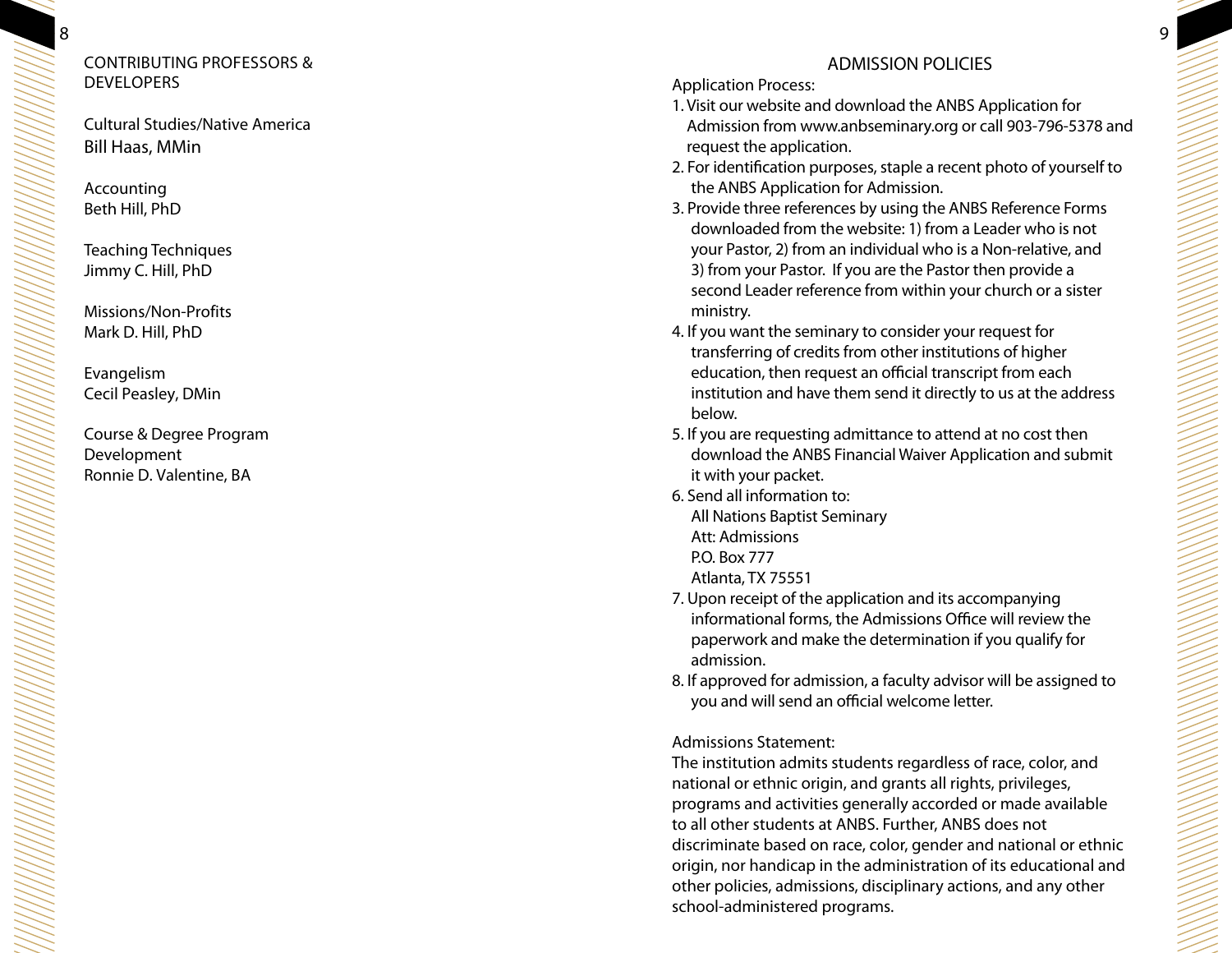ANBS was developed for any individual who desires further Scriptural instruction. The following statements characterize the students we receive:

- 1. Our students are primarily from bi-vocational church positions that desire more education in order to best serve the Lord in the area of their calling.
- 2. Our students tend to be more mature, self-motivated, and self-disciplined to succeed in an individualized study program.
- 3. Our students are from varied races and countries that by majority do not have access to a seminary education because of distance and/or resource issues.
- 4. Our students are not concerned about secular college accreditation issues that some denominations place emphasis upon or require.
- 5. Our students understand that earning a diploma or degree from this seminary will require time and work that equates to what other accredited institutions may require.

#### Conduct:

ANBS enrolls students expecting a high adherence to being a Christian as the Holy Bible instructs. The student will be subject to disciplinary actions, suspension until the problem is resolved, or dismissal from the seminary. A student who has been suspended or dismissed may reapply to the seminary, and his/her case will be reviewed by administration and faculty for approval or denial of the application.

## Transfer of Credits:

The acceptance of course credit from another institution of higher education to ANBS involves consideration of accreditation, acceptability of course content, and the applicability of that course work to an ANBS degree program. Transcripts are evaluated by faculty to determine if they can be transferred. The total amount of acceptable transfer credit cannot be more than two-thirds of the degree program's requirement. The official transcript must show a grade of "C" or above for each course that is transferred. Credits earned

from courses where a letter grade of "D" is received may not be transferred. The following types of transferred credits are considered:

#### 1. Regional and National Accreditation:

ANBS transfers credit for appropriate courses completed at institutions that have been granted accreditation by regional or national accrediting bodies recognized by the United States Department of Education. ANBS considers all transfer credit on an individual basis.

## 2. Lack of Regional or National Accreditation:

ANBS considers for transfer credit, appropriate courses at institutions which have not sought or achieved accreditation by an accrediting body recognized by the U.S. Department of Education, including Bible Colleges, Bible Institutes, foreign institutions, and others, on an individual basis. The student is accepted on probation for the first 15 credit hours. If the student demonstrates adequately that they can maintain the level of studies required by ANBS then they will be taken off of probation.

#### 3. Nontraditional Credits:

There are three types of nontraditional credit for which a student may apply.

a. Experiential Learning Credits

ANBS will allow credit for relevant knowledge or skill that you have acquired through professional and life experiences. Experiential learning credits may have been earned in the ministry and other professions or other non-classroom settings. Appropriate seminars, workshops, and voluntary service are eligible for credit. Students who feel that they qualify for experiential learning credits may do so through course petitions and appropriate documentation. Generally, one course credit equates to about 30 hours of in or out of classroom study.

#### b. Military Credits

ANBS allows credit for experience obtained while serving in the armed forces. To earn such credit, you must submit required documentation explicitly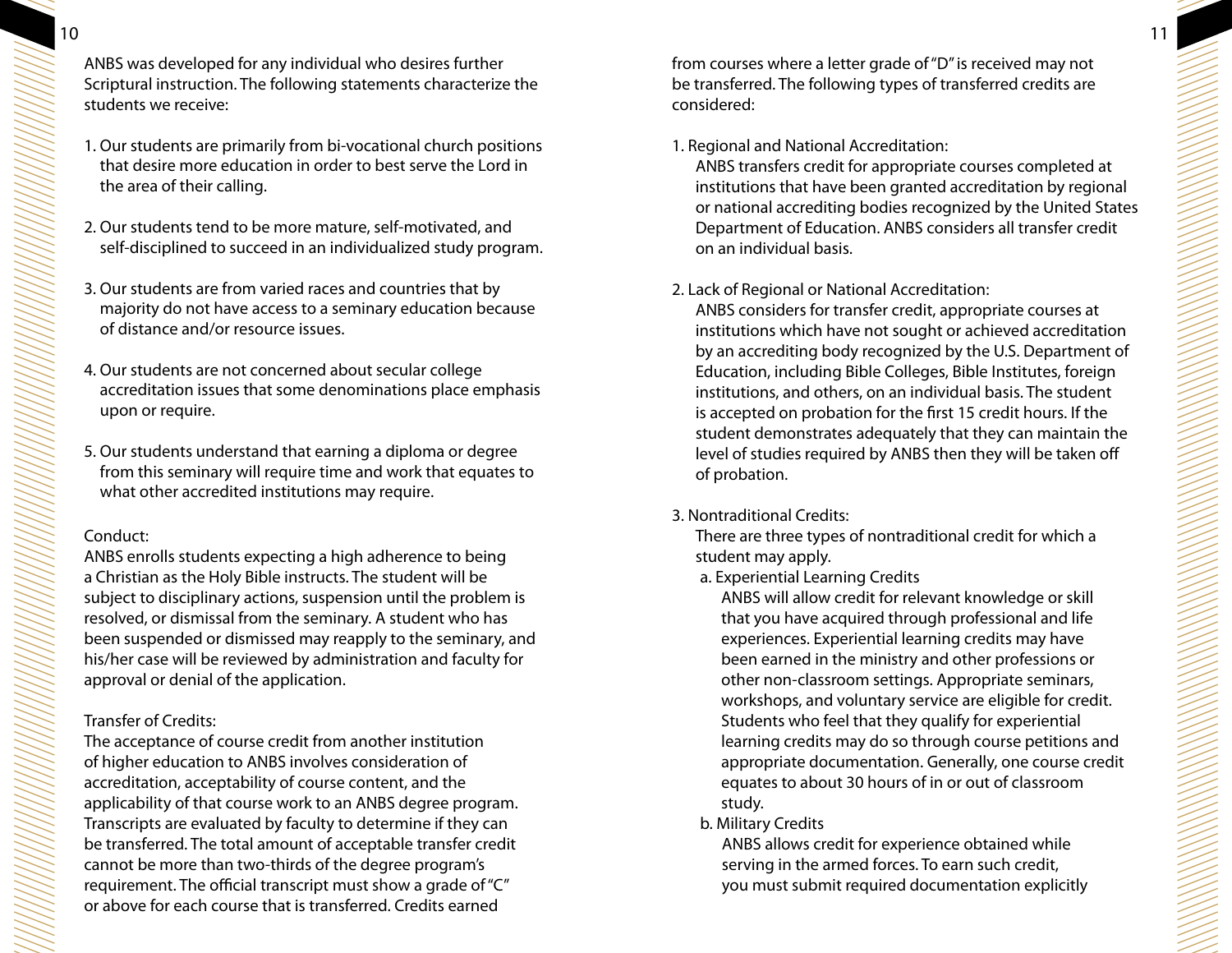supporting appropriate learning experiences while in any military service for any nation which is a member of the United Nations.

c. Credit By Examination

You may receive credits in subjects which you have adequate knowledge by taking examinations. If you are interested in pursuing these credits you may discuss this with your faculty advisor to arrange testing.

## On-Line Library:

Enrolled students have access to our on-line library to assist with research for course assignments.

## Academic Requirements:

- 1. All students must demonstrate proficiency in writing and research. Prior academic work, entrance testing and/or previous research papers will be used in evaluating a student's ability.
- 2. All students must demonstrate a basic proficiency in the use of computers. The student's proficiency is evaluated by an interview with their faculty advisor.
- 3. Normal full time academic course load is twelve to fifteen semester hours depending upon the program in which the student is enrolled. The maximum load is twenty-one semester hours.
- 4. Requirements for graduation are individually approved by your faculty advisor within the general guidelines for course requirements for degree programs at ANBS.
- 5. All degree programs must be completed within a maximum of 10 years unless otherwise approved by your faculty advisor.

## International Students:

The U.S. Dept. of Homeland Security, and the U.S. Dept. of Labor do not require certification to enroll international students as long as they will be doing their studies in their home country. ANBS does not accept international students to live on its campus.

## Class Auditing:

An applicant, who qualifies for admission and is given approval by a faculty advisor, may audit classes with no plan to achieve a diploma or degree. Auditing classes can help the student to

fulfill requirements for other institutions or just to increase knowledge and wisdom for their own personal growth.

# Financial Information:

The primary vision of ANBS is to provide a free seminary education for those that cannot afford to pay, and who cannot leave their global assignments to come to the U.S. and study. Ministries, churches, alumni, and other individuals may give to the seminary as the Lord leads in order to offset its expenses.

## Withdrawal:

A student may discontinue any class during the first four weeks of the course. The student may withdraw from the fifth through the 8th week and receive a "WD" (Withdrawal). Withdrawal after this date, without reason of a serious illness or similar emergency, will result in receiving an "F" (Failed). Official withdrawal from the seminary (or any course) requires approval by the student's faculty advisor. The grade of "I" (Incomplete) will be given for failure to complete course requirements only on approval of the professor. It is the student's responsibility to seek this approval prior to the time grades for the semester are officially recorded. All incomplete grades that are not removed by the end of the next semester will automatically become "F." If the student completes the course work after receiving an "I," his/her grade will ordinarily be lowered by one letter. Students who wish to improve their grade point average may retake a particular course with the understanding that all courses taken for credit will appear on their transcript. The hours and grade points from the last time the course is taken will be used for computing the student's overall grade point average, but may not be used to qualify for honors.

## Practicum Courses:

The seminary offers practicum courses to our students. Practicum courses combine academics with fieldwork in a related area. Practicum courses give students opportunities to "learn by doing." Students work with their dean to be assigned either to a field placement at a church or organization, or to a project that relates to the student's topic. Students are encouraged to critically reflect on the meaning of their fieldwork experiences and what it means to be practicing in that field. These courses provide students the opportunity to cultivate a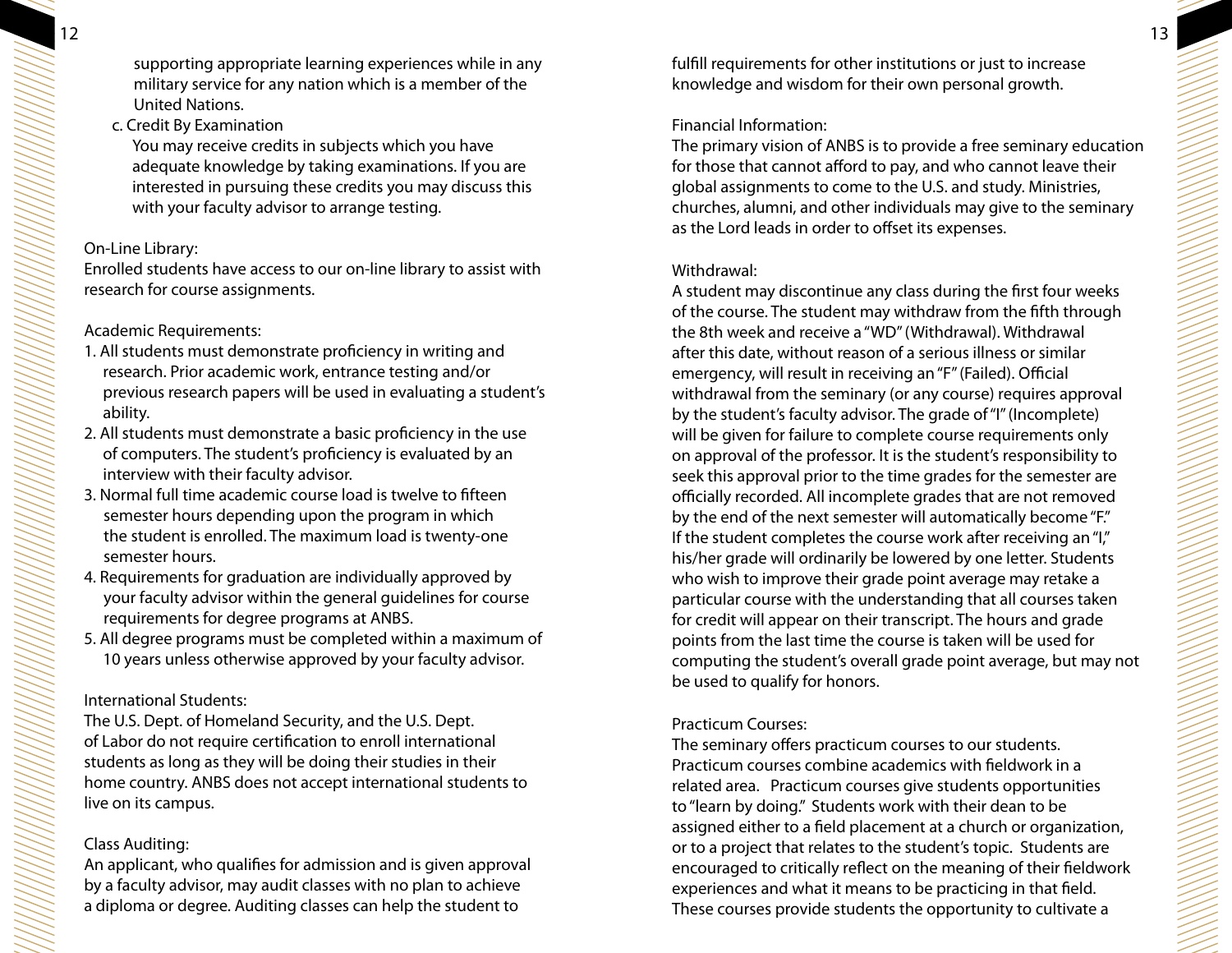skill set relevant to their interest while they are interacting with peers, church members, and other ministers. These courses also can help students to seek God about their interest in an area that they may be sensing God's call. The amount of practicum credit hours allowed toward a degree is 15.

#### Graduation Requirements:

Students must satisfactorily complete all of the program requirements and give evidence of Christian character in order to qualify for graduation.

#### Honors:

In order to qualify for honors, students must have at least a 3.5 grade point average, without a letter grade below "B" on their transcript. All of the credits pertaining to a particular degree program must be considered in determining eligibility for honors. In the event courses have been retaken for the purpose of improving the grade point average, the higher grades will be used in computing the GPA, but may not be used to qualify for honors. Transfer students must complete at least two-thirds of their course work at ANBS to be eligible to graduate with honors.

## PROGRAMS OFFERED

ANBS offers many optional programs to match the need of students who have higher education needs. The seminary does allow for the transfer of credit from other post secondary institutions. However, it is required that the student complete at least 1/3 of all credit hours through ANBS.

ANBS offers 6 programs of higher learning:

Diploma- 30 undergraduate semester hours

Associate of Arts Degree- 60 undergraduate semester hours

Bachelor of Arts Degree- 120 undergraduate semester hours

Master of Arts Degree- Bachelors Degree and 30 graduate level hours

Master of Divinity- Bachelors Degree and 65 graduate level hours

Doctor of Philosophy Degree- Masters Degree and 60 graduate level hours

|                                                                                          | Diploma | Associate<br>of Arts | Bachelor<br>of Arts | Master<br>of A/D | Doctor of<br>Philosophy |  |  |
|------------------------------------------------------------------------------------------|---------|----------------------|---------------------|------------------|-------------------------|--|--|
| Recommended<br>Course Levels*                                                            | 100-200 | 100-200              | 300-400             | 500-600          | 700-800                 |  |  |
| Hours for<br>Completion                                                                  | 30 HRS  | 60 HRS               | <b>120 HRS</b>      | 30/65HRS         | 60 HRS                  |  |  |
| *Faculty advisors can review any requests for courses outside of the recommended levels. |         |                      |                     |                  |                         |  |  |

#### Diploma

ANBS offers a Diploma for the student who is interested in receiving a foundational education in a selected area of instruction without necessarily pursuing a degree in that field of study. The program consists of 30 course credits in the selected area of interest. The courses should be chosen within the 100-200 academic levels but may choose higher level courses if approved by the faculty advisor. If the student desires in the future to pursue a degree then the hours can be applied to the appropriate degree they are pursuing as long as it meets the requirements of that pursued degree. The following areas of study are available:

 Biblical Studies- The student will complete a foundational background of courses that will enhance Bible study techniques. Upon completion the student will be able to prepare sermons and lessons with greater confidence.

 Christian Education- The student will complete courses that will enhance the Christian teacher in the church as well as Christian School environment.

Evangelism Studies- The student will receive a background of courses to assist them in being an effective evangelist that will reach the world while working through the local church.

 Language Studies- The student will be able to effectively use the language of choice in church and other evangelistic areas.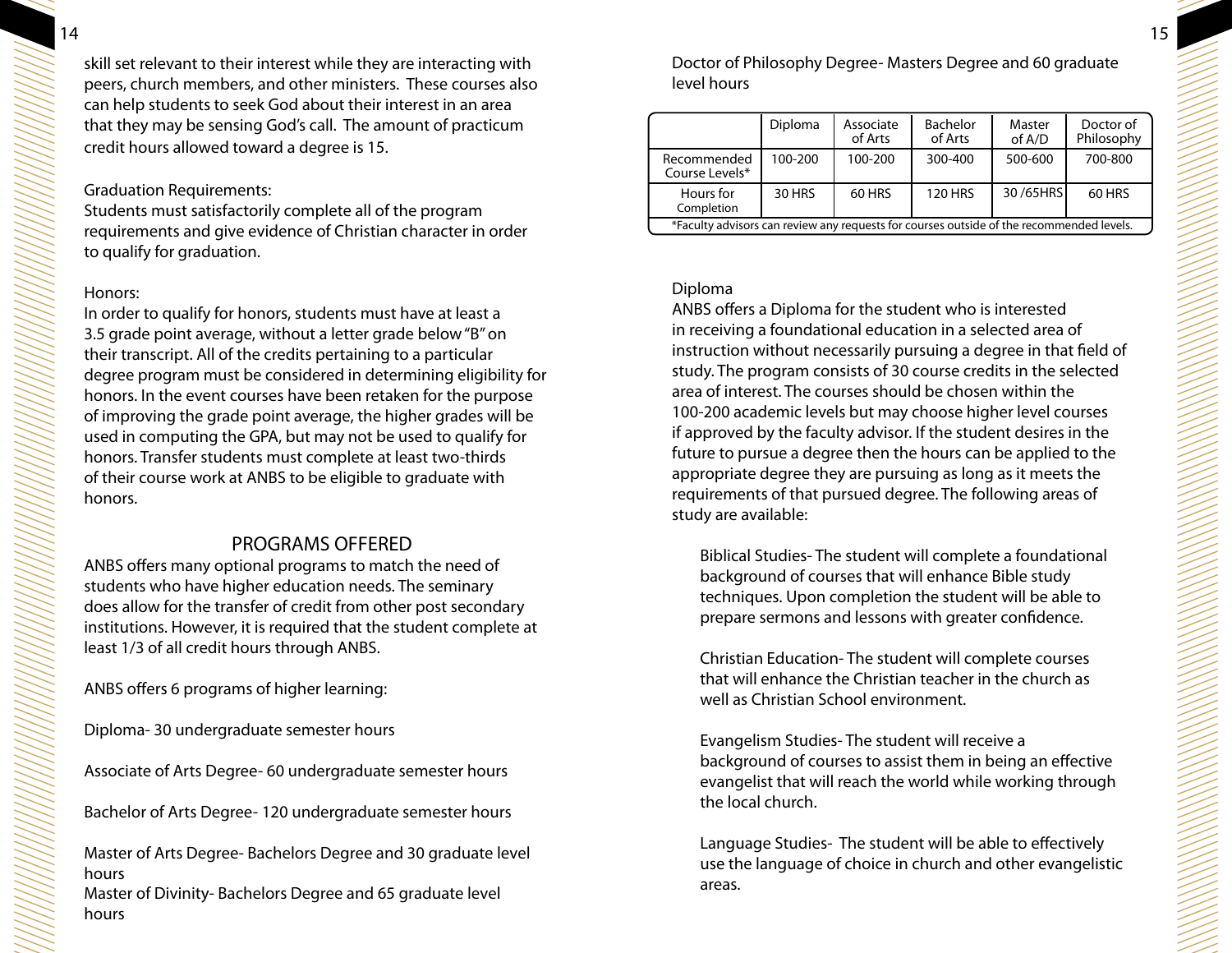Pastoral Studies- The student will receive a background of courses to assist them in being an effective pastor in the local church.

Biblical Counseling - The student will receive a background of courses to assist them in being effective at counseling from a biblical perspective in the local church.

## Associate of Arts Degree

ANBS offers an Associate of Arts Degree for the student who either wants to continue study past the Diploma program and/ or wishes to pursue a bachelor degree. The program consists of 60 course credits. The courses should be chosen within the 100-200 academic levels but may choose higher level courses if approved by the faculty advisor. If the student desires in the future to pursue a bachelor degree then the hours can be applied to the degree they are pursuing as long as it meets the requirements of that pursued degree. The following areas of study are available:

Biblical Studies- The student will complete a foundational background of courses that will enhance Bible study techniques. Upon completion the student will be able to prepare sermons and lessons with greater confidence.

Christian Education- The student will complete courses that will enhance the Christian teacher in the church as well as Christian School environment.

Evangelism Studies- The student will receive a background of courses to assist them in being an effective evangelist that will reach the world while working through the local church.

Language Studies- The student will be able to effectively use the language of choice in church and other evangelistic areas.

Theological Studies- The student will receive a background of courses to assist them in being an effective pastor or teacher in the local church.

## Bachelor of Arts Degree

ANBS offers a Bachelor of Arts Degree for the student who wants to continue study past the associate degree. The program consists of 120 course credits. The first 60 course credits should be chosen within the 100-200 academic levels. The last 60 course credits should be chosen within the 300-400 academic levels. Approval can be sought to allow the student to choose graduate level courses if needed to enhance the student's field of study. However, if the student pursues a Masters Degree through ANBS, the graduate level courses used to obtain the bachelor degree cannot be used again to meet the master degree requirements. The following areas of study are available:

Biblical Studies- The student will complete a foundational background of courses that will enhance Bible study techniques. Upon completion the student will be able to prepare sermons and lessons with greater confidence.

 Christian Education- The student will complete courses that will enhance the Christian teacher in the church as well as Christian School environment.

Evangelism Studies- The student will receive a background of courses to assist them in being an effective evangelist that will reach the world while working through the local church.

Language Studies- The student will be able to effectively use the language of choice in church and other evangelistic areas.

Missional Studies- The student will gain insight into God's teaching in the area of missions locally and globally.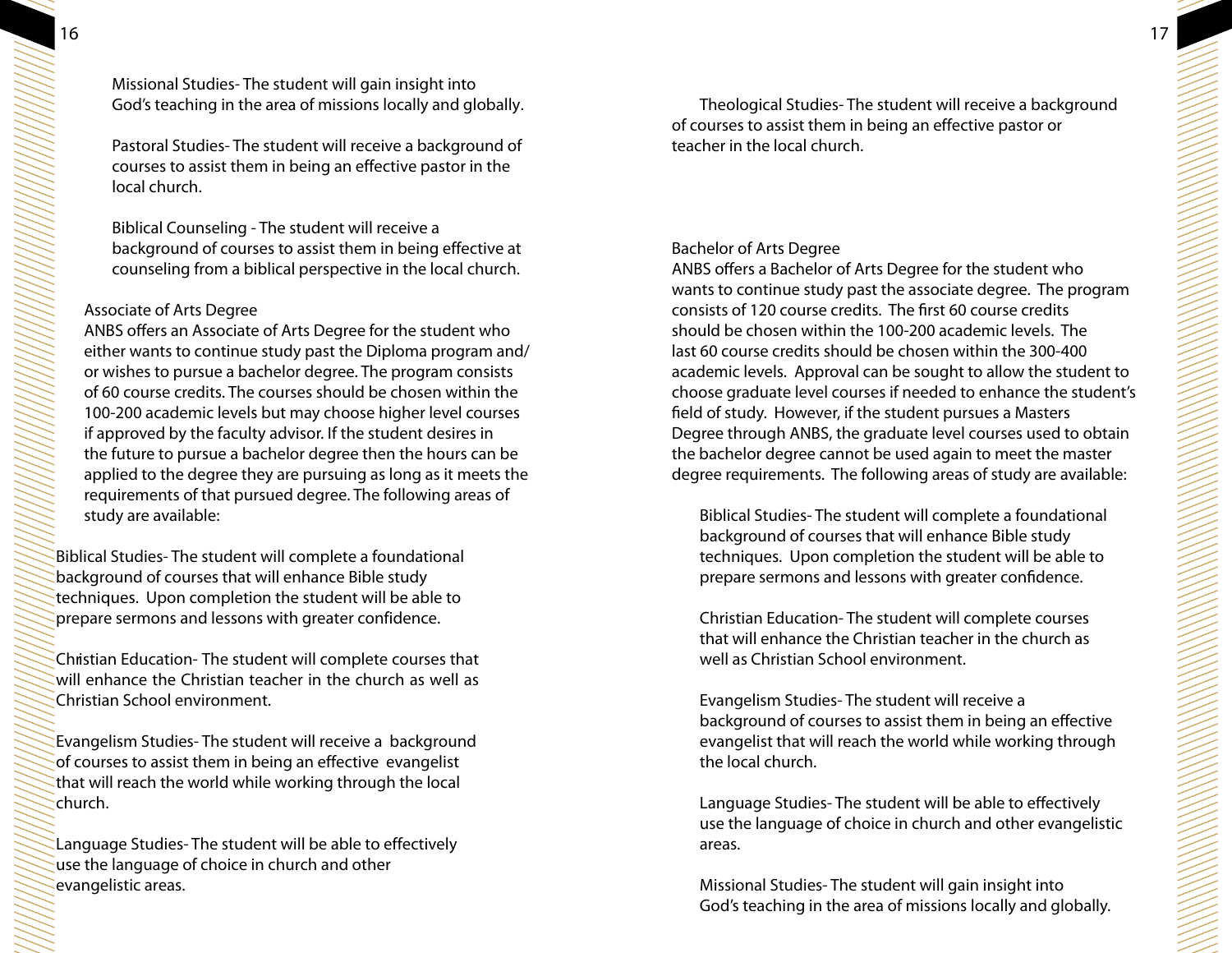Pastoral Studies- The student will receive a background of courses to assist them in being an effective pastor in the local church.

Theological Studies- The student will receive a background of courses to assist them in being an effective pastor or teacher in the local church.

#### Master of Arts / Divinity Degree

ANBS offers a Master of Arts / Divinity Degree for the student who wants to continue study past the bachelor degree. A bachelor degree is required before admittance into the master degree program is allowed. The program consists of 30/65 graduate level course credits. A minimum of 21/56 hours of course credit is required and then one of the following three tracks must be chosen: (1) nine hours of course credit, (2) completion of a nine hour course credit thesis, or (3) completion of a nine hour course credit ministry project. The courses should be chosen within the 500-600 academic levels. The faculty advisor will review any requests for courses outside of the recommended levels. The master degree student is required to maintain a 3.00 grade-point average (based on a 4.00 scale) while completing graduate studies.

Thesis- The candidate who chooses to prepare a thesis will show competence in a chosen subject area. The completed work should be around 50 pages in length. The format of the thesis will either be in APA, MLA, or Turabian. The faculty advisor will assist the student in choosing the right technical form and correct grammatical style for the subject matter. The thesis should reflect high quality research and knowledge expected of a graduate level student.

 Ministry Project- The student who chooses to present a ministry project at the completion of the master degree will show competence in a chosen area of ministry. A project synopsis will be presented orally and in writing to the faculty advisor. The synopsis will be written in APA, MLA, or Turabian format. The faculty advisor will assist the student in choosing the right technical form and correct grammatical style for the subject matter. The length of the synopsis will be according to the faculty advisor's discretion

and must be thorough in its final format. The project should reflect high quality research techniques and a knowledge base expected of a graduate student. The student will have to document at minimum 200 hours of verifiable ministry with the project. The project must be one that was initiated, developed, and performed by the student. In addition, the student will be required to get 12 ANBS Authentification Certificates signed by individuals that can verify that the project was initiated, developed, and performed by the candidate. The following areas of study are available:

 Biblical Studies- The student will complete a foundational background of courses that will enhance Bible study techniques. Upon completion the student will be able to prepare sermons and lessons with greater confidence.

 Christian Education- The student will complete courses that will enhance the Christian teacher in the church as well as Christian School environment.

Evangelism Studies- The student will receive a background of courses to assist them in being an effective evangelist that will reach the world while working through the local church.

Language Studies- The student will be able to effectively use the language of choice in church and other evangelistic areas.

Missional Studies- The student will gain insight into God's teaching in the area of missions locally and globally.

 Pastoral Studies- The student will receive a background of courses to assist them in being an effective pastor in the local church.

 Theological Studies- The student will receive a background of courses to assist them in being an effective pastor or teacher in the local church.

#### Doctor of Philosophy Degree

ANBS offers a Doctor of Philosophy Degree for the serious academic student who wants to continue study past the master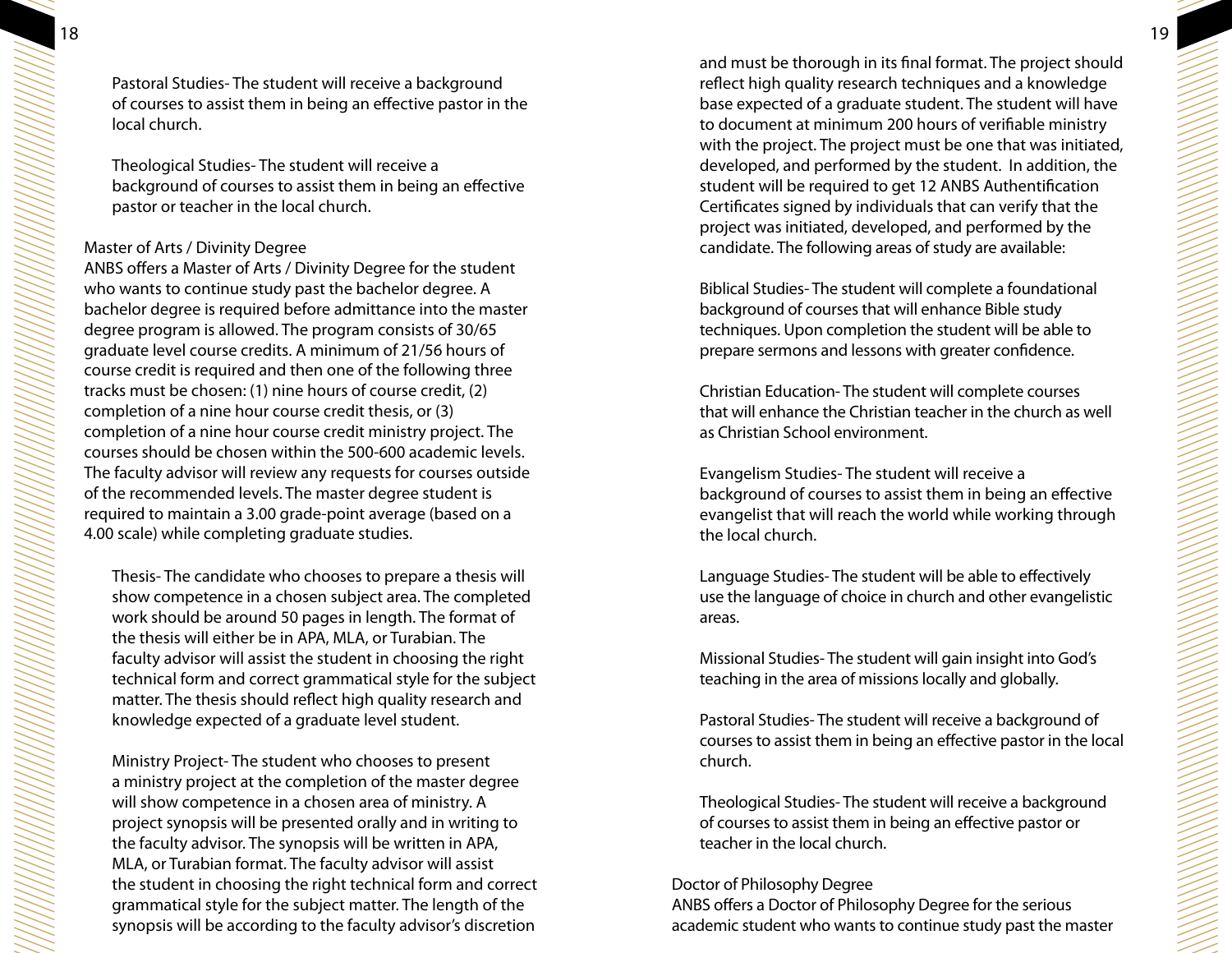20 21 degree. The program provides you with an opportunity to strengthen your skills and knowledge in your chosen field and at the same time to make a contribution to the advancement of knowledge and ministry.

A bachelor or master degree is required before admittance into the doctoral program is allowed. Students choose graduate level courses based upon their chosen field of study. Your faculty advisor will work closely with you to help develop your program of study and research. A doctoral student is required to maintain a 3.00 grade-point average (based on a 4.00 scale) while completing graduate studies.

#### Doctoral Students with a Bachelor Degree:

The doctoral program consists of 90 graduate level course credits beyond the bachelor degree. The courses should be chosen within the 500-800 academic levels. The faculty advisor will review any requests for courses outside of the recommended levels. For example, if a requested course falls in the 300-400 level then additional work can be added to bring the study requirements up to a graduate level.

#### Doctoral Students with a Master Degree:

The doctoral program consists of 60 graduate level course credits beyond the master degree. The program will utilize a combination of standardized and self-study research courses. The courses should be chosen within the 500-800 academic levels. A minimum of forty hours of course credit is required and then one of the following three tracks must be chosen: (1) twenty hours of course credit, (2) completion of a 20 hour dissertation, or (3) completion of a 20 hour ministry project.

Dissertation- The candidate who chooses to prepare and present a dissertation will show competence in a chosen subject area. It is necessary that the work be of publishable quality. The completed work should be around 200 pages in length. The dissertation must exhibit originality and thoroughness of research and must be an exhaustive treatment of the subject. The format of the dissertation will either be in APA, MLA, or Turabian. The faculty advisor will assist the student in choosing the right technical form and correct grammatical style for the subject matter.

The dissertation should reflect high quality research and knowledge expected of a Doctor of Philosophy degree candidate. The serious candidate should expect to complete their dissertation within a year. Research, study, and documentation time varies but should be around 700 hours. Ministry Project- The candidate who chooses to present a ministry project at the completion of the doctoral program of studies will show competence in a chosen area of ministry. A project synopsis will be presented orally and in writing to the faculty advisor. The synopsis will be written in APA, MLA, or Turabian format. The faculty advisor will assist the student in choosing the right technical form and correct grammatical style for the subject matter. The length of the synopsis will be according to the faculty advisor's discretion and must be thorough in its final format. The project should reflect high quality research techniques and a knowledge base expected of a Doctor of Philosophy candidate. The candidate will have to document at minimum 700 hours of verifiable ministry with the project. The project must be one that was initiated, developed, and performed by the candidate. In addition, the candidate will be required to get 12 ANBS Authentification Certificates signed by individuals that can verify that the project was initiated, developed, and performed by the candidate.

#### Alumni Association

The ANBS Alumni Association exists to provide feedback and support to the seminary in order to provide the best quality education that is possible. Some areas of feedback might include student life, coursework material, the need for new courses, and teaching techniques. Alumni support might include prayer, student financial support, facilities financial support, and mentorship.